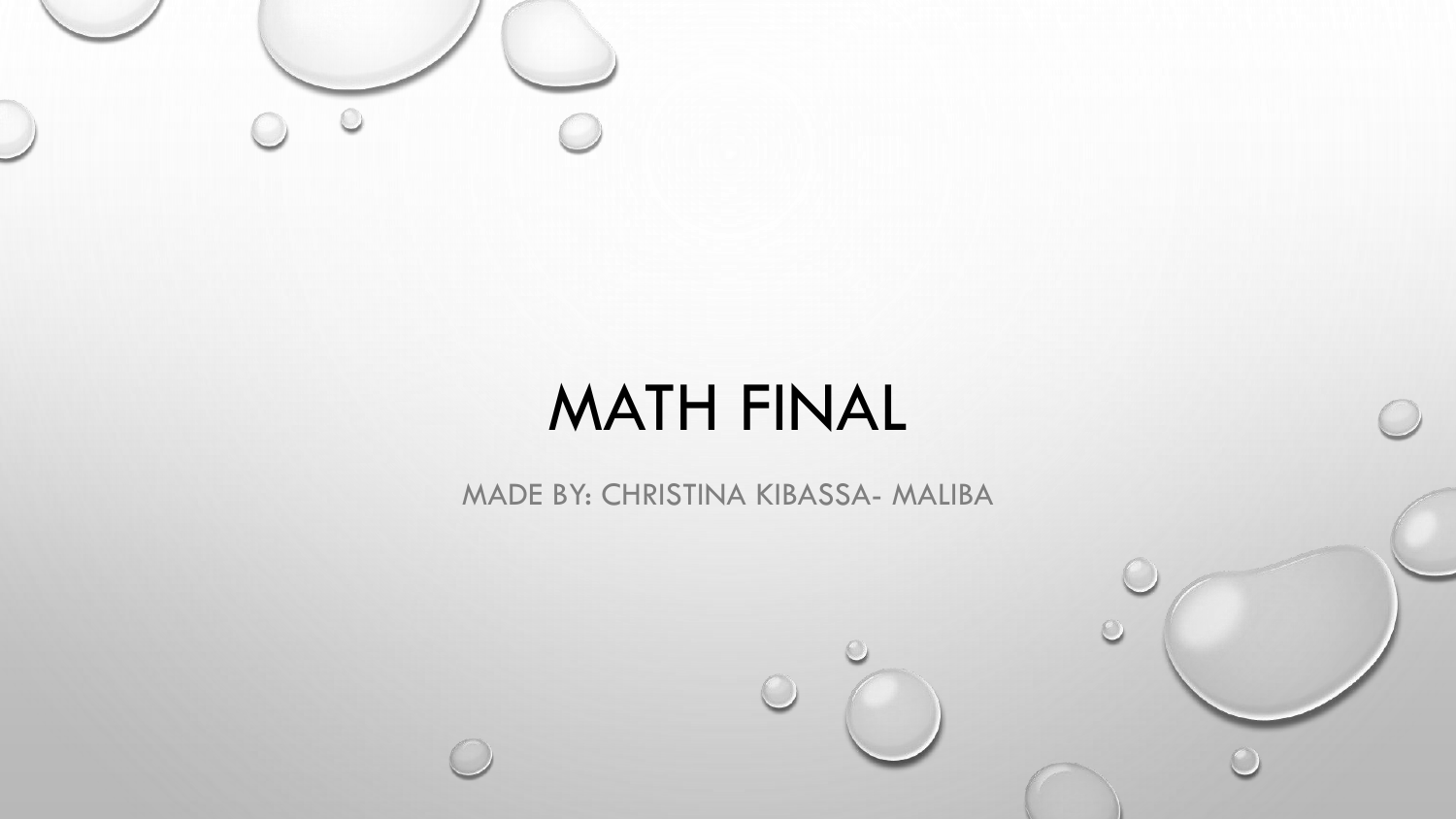### FLATTEN THE CURVE ESSAY

IN ALL THREE VIDEOS I LEARNED THE DIFFERENCES BETWEEN LINEAR GRAPHS AND EXPONENTIAL GRAPHS. I ALSO LEARNED WHAT " FLATTEN THE CURVE" MEANS. LASTLY I LEARNED HOW MATH AND SCIENCE CAN WORK TOGETHER TO FIND A STRATEGY OF FLATTENING THE CURVE BY DOING SOCIAL DISTANCING.

A LINEAR GRAPH HAS A SLOPE OF ONE AND BEGINS AT THE ORIGIN OF THE GRAPH IS A DIRECT PROPORTION. A LINEAR GRAPH WILL SHOW CONSISTENT GROWTH. A EXPONENTIAL GRAPH IS A STRICTLY INCREASING OR DECREASING CURVE THAT HAS A HORIZONTAL ASYMPTOTE. A EXPONENTIAL GRAPH SHOWS QUICKER GROWTH THAN LINEAR GRAPH.

FLATTEN THE CURVE FOR THE CORONAVIRUS MEANS TO STAGGER THE NUMBER OF NEW CASES OVER A LONG PERIOD OF TIME, SO THAT PEOPLE HAVE BETTER ACCESS TO CARE. BASICALLY BY SOCIAL DISTANCING, IT WILL CAUSE THE NUMBER OF CORONAVIRUS CASES TO GO DOWN, THEN THE PEOPLE WHO NEED HELP WILL GET THE HELP THEY NEED. THE NUMBER OF NEW CASES AND DEATH RATE REDUCES WHEN WE WEAR OUR MASKS AND DO SOCIAL DISTANCING.

YES IT MAY BE HARD AT FIRST TO PRACTICE SOCIAL DISTANCING BUT AT THE END OF THE IT WILL HELP MILLIONS OF PEOPLE WHO DON'T HAVE STRONG IMMUNE SYSTEMS SAFE.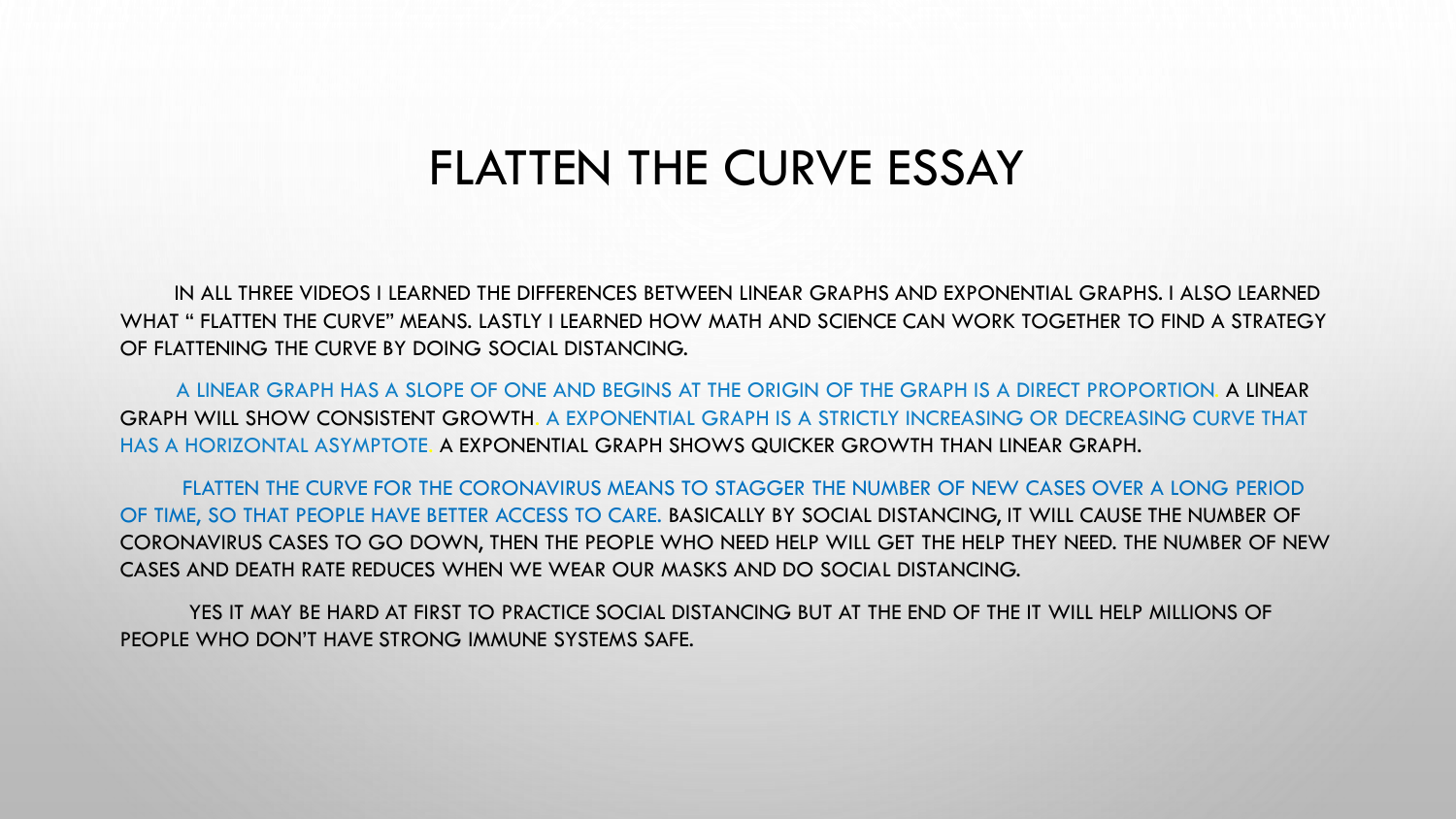### STATE DNA ANALYSIS

#### CORONA VIRUS CASES

1. LOOK AT THE USA MAP, NOTICE THE KEY BELOW AND THE DISTINCTIONS OF THE DIFFERENT COLORS.

(THE LIGHTER YELLOWISH COLOR VS. THE DARKER BURNT ORANGE COLOR).

GENERAL OVERVIEW

EACH STATE IS GIVEN A COLOR BASED ON THE CURRENT NUMBER OF CONFIRMED CASES. AS OF RIGHT NOW, THE LIGHTER THE COLOR, THE NUMBER OF CASES. THE COLOR IS DARKENED AS THE NUMBER OF CONFIRMED CASES ARE HIGHER. IT IS IMPORTANT TO POINT OUT THAT THESE COLORS WILL CHANGE BASED ON THE DIRECTION OF THE TOTAL NUMBER OF CONFIRMED CASES. FOR EXAMPLE, MONTANA HAS A LIGHTER YELLOW COLOR BECAUSE OF A VERY LOW NUMBER OF CONFIRMED CASES, WHILE NEW YORK HAS A DARKER BURNT ORANGE COLOR SIGNIFYING A VERY HIGH NUMBER OF CONFIRMED CASES. PICK 5 DIFFERENT STATES, STATE THEIR COLOR AND EXPLAIN THE MATH THAT WAS USED TO MAKE THAT STATE THAT PARTICULAR COLOR. STATES WERE CATEGORIZED IN SIX DIFFERENT COLORS REPRESENTING RANGES OF CASES. FOR EXAMPLE, A STATE WITH LESS THAN 595 CONFIRMED CASES IS CLASSIFIED AS YELLOW, WHILE A CASE WITH MORE THAN 50867 IS CLASSIFIED AS DARKER BURNT ORANGE.

#### I am selecting the following states:

| <b>states</b> | <b>Color(lighter</b><br>yellow to<br>darker brunt<br>orange) | <b>Reason for the</b><br>color |
|---------------|--------------------------------------------------------------|--------------------------------|
| New York      | Darker brunt<br>orange                                       | 358,844 cases                  |
| Alaska        | Light yellow                                                 | 479 cases                      |
| Kentucky      | Darker brunt<br>yellow                                       | 8,571 cases                    |
| Arizona       | Orange                                                       | 16,339 cases                   |
| Connecticut   | Dark orange                                                  | 40,468 cases                   |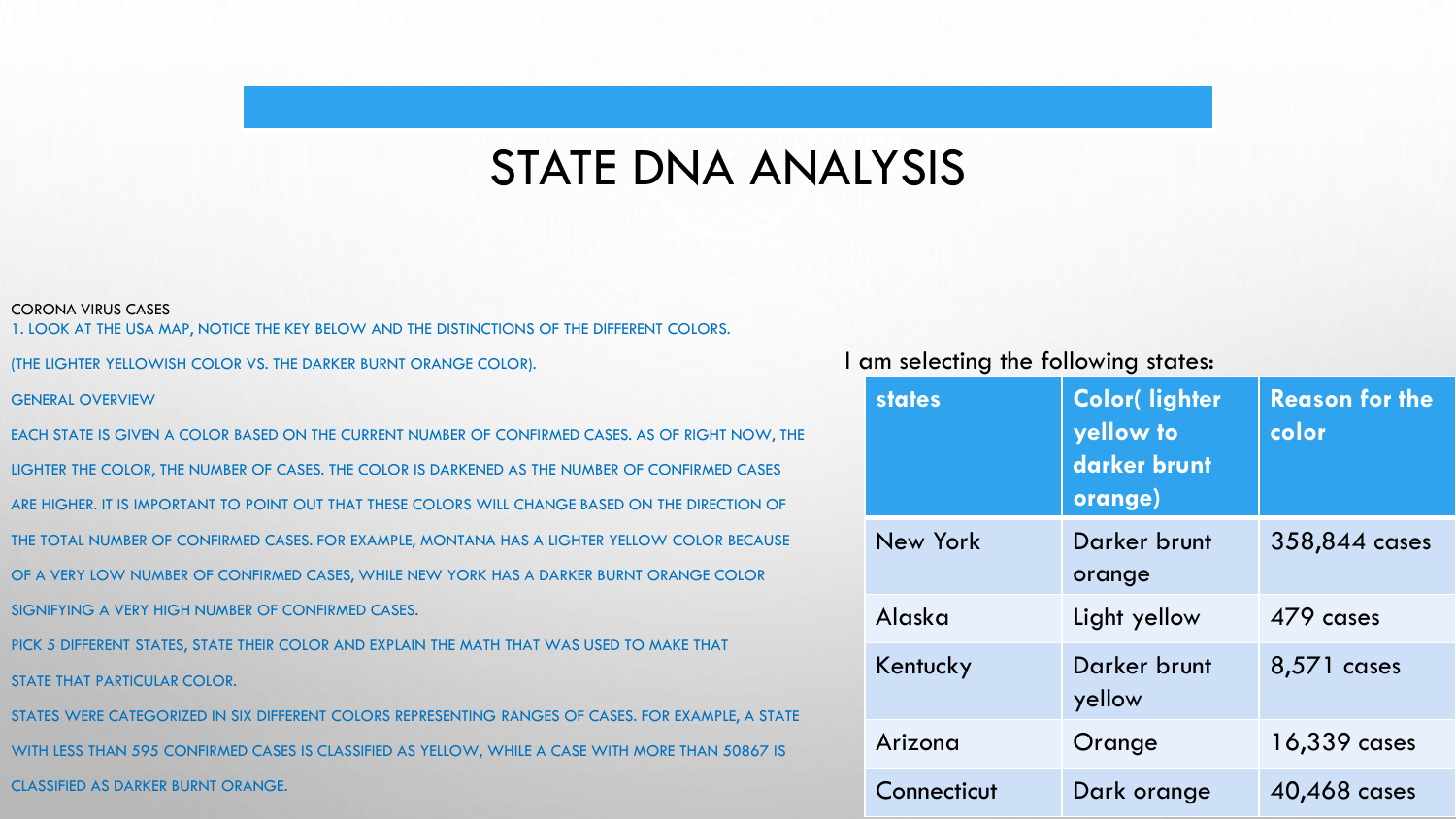### 2. Let's compare New York State to Wyoming. The data reports cases per 100K - this means number of cases per 100,000 people living in the state.

To arrive to the number of cases per 100K (x), the following proportion was used;  $x/100000 =$  number of cases in a state/population of the state.

NYS cases per  $100K = 1836.3$  Wyoming cases per  $100K = 145$ I was curious and actually used real numbers to compute the number of cases per 100k; it worked.  $X/100000 = 358844/19540000$ , after cross multiplying, this gave me  $x = 1836.46$ . The little difference was cause by the approximated population of New York.

Now that you have taken a closer look at the break down of the Covid19 cases across the USA, can you use your math knowledge of Proportional Relationships and data to make some general conclusions about the seriousness of this spread of the disease? Many decisions have been made by our political leaders based on DATA. What conclusions can you make regarding the shutdown of most of our daily places…… stores, churches, schools, businesses….etc.

Be specific with your evidence to support your conclusions. Does it matter which state you live in in regards to all this? (This answer should be a short essay- more than 1 sentence!)

I am in total agreement with the decision to shut down certain locations with high density of people. As pointed out earlier, these colors represent the situation of each state. What also need to be considered is the direction of the rate of infections and the level of testing. Yellow today may become orange in a very short time. At this moment, bases on these numbers, it would be better to live to live in Arkansas thank the New York. However, if we consider the fact that New York's rates are going down and Arkansas's in the other direction, the future may be brighter here with just a little more quarantines and social distancing.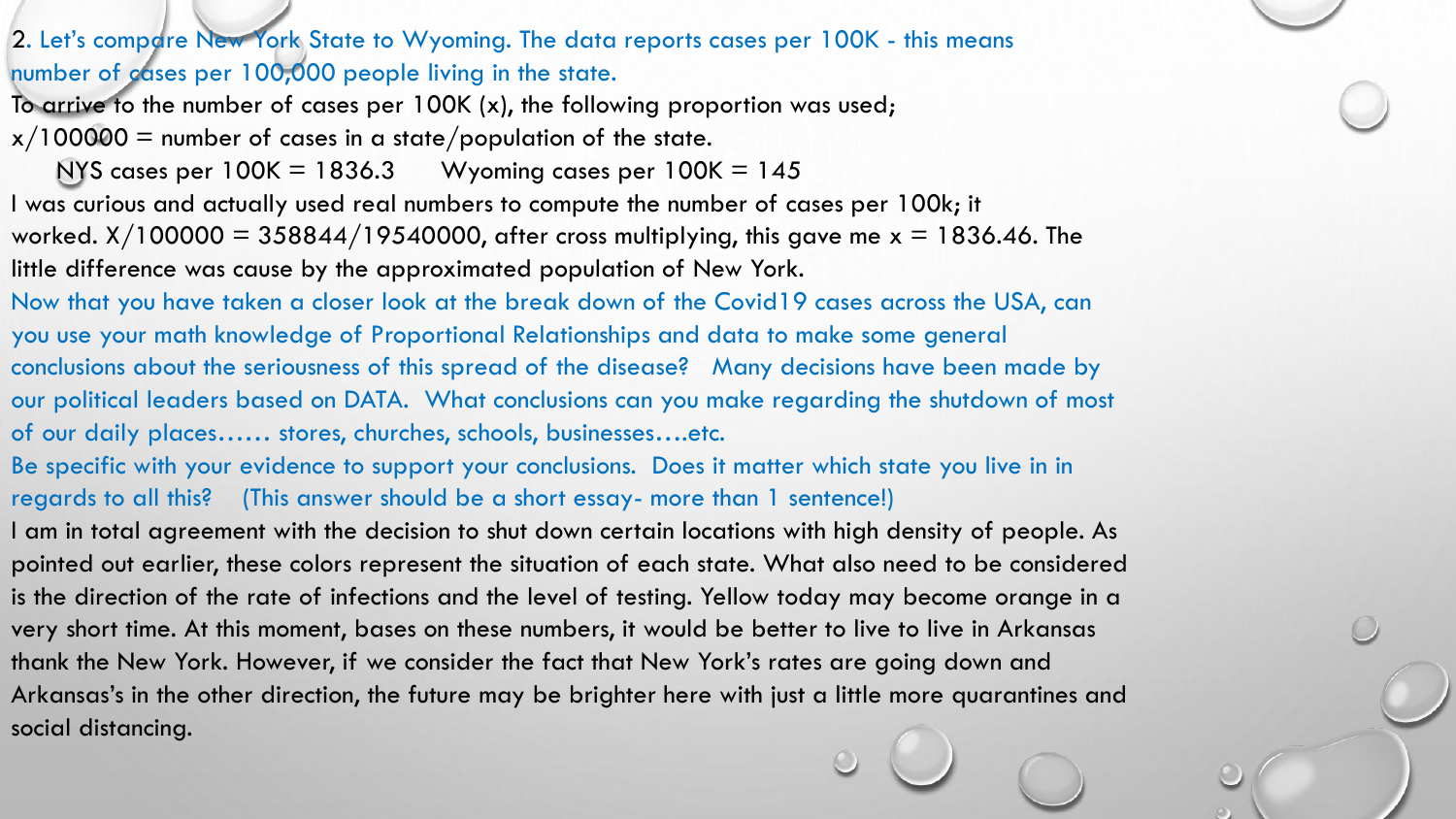## FACE MASK PRODUCTION

- STEP 1➔CONVERT 3 YARDS INTO INCHES
- 1 YARD= 36 INCHES
- $\cdot$  3 YARDS = 36X3= 108 INCHES
- STEP2➔ COMPUTE THE AREA OF RECTANGULAR PIECE OF A MASK
	- SMALL RECTANGLE =9X8= 72 SQ INCHES
- STEP3 ➔ COMPUTE THE QUOTIENTS OF THE SIDES OF BIG RECTANGLE TO SMALL RECTANGLE
	- 54 INCHES  $/$  9 INCHES = 6
	- $\cdot$  108 INCHES/ 8 INCHES = 13.5 (WE WILL JUST USE 13)
- THE NUMBER OF SMALL RECTANGLES IS 6 X 13 =  $78$

Question 2



2a )  $M = y2-y1 = 30-0 = 15$  $X2-x1= 2-0 = 0$ 

Production rate is 15 masks per day. 2b

Yes there is an increase of 30 masks every 2 days or 15 masks each day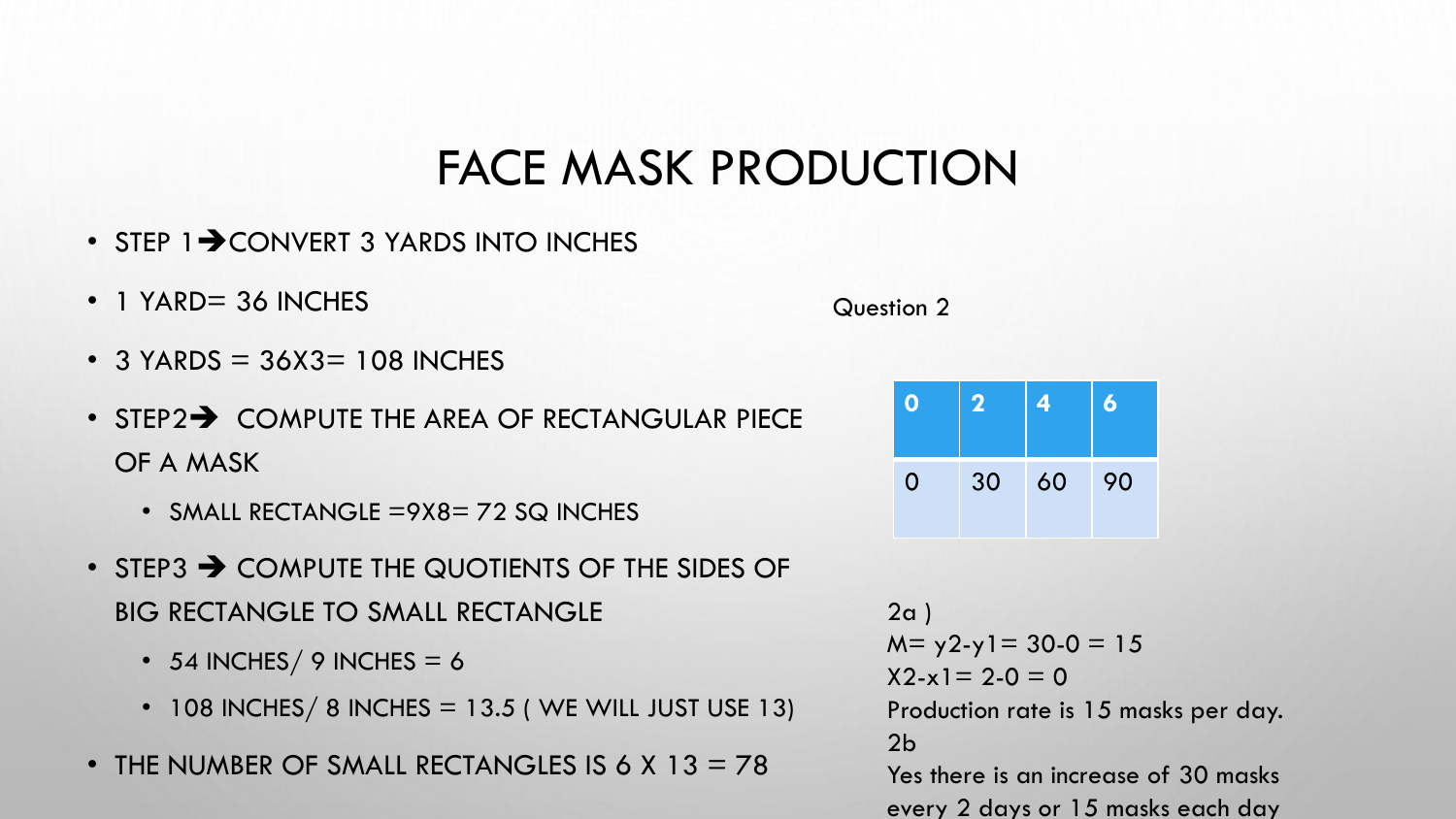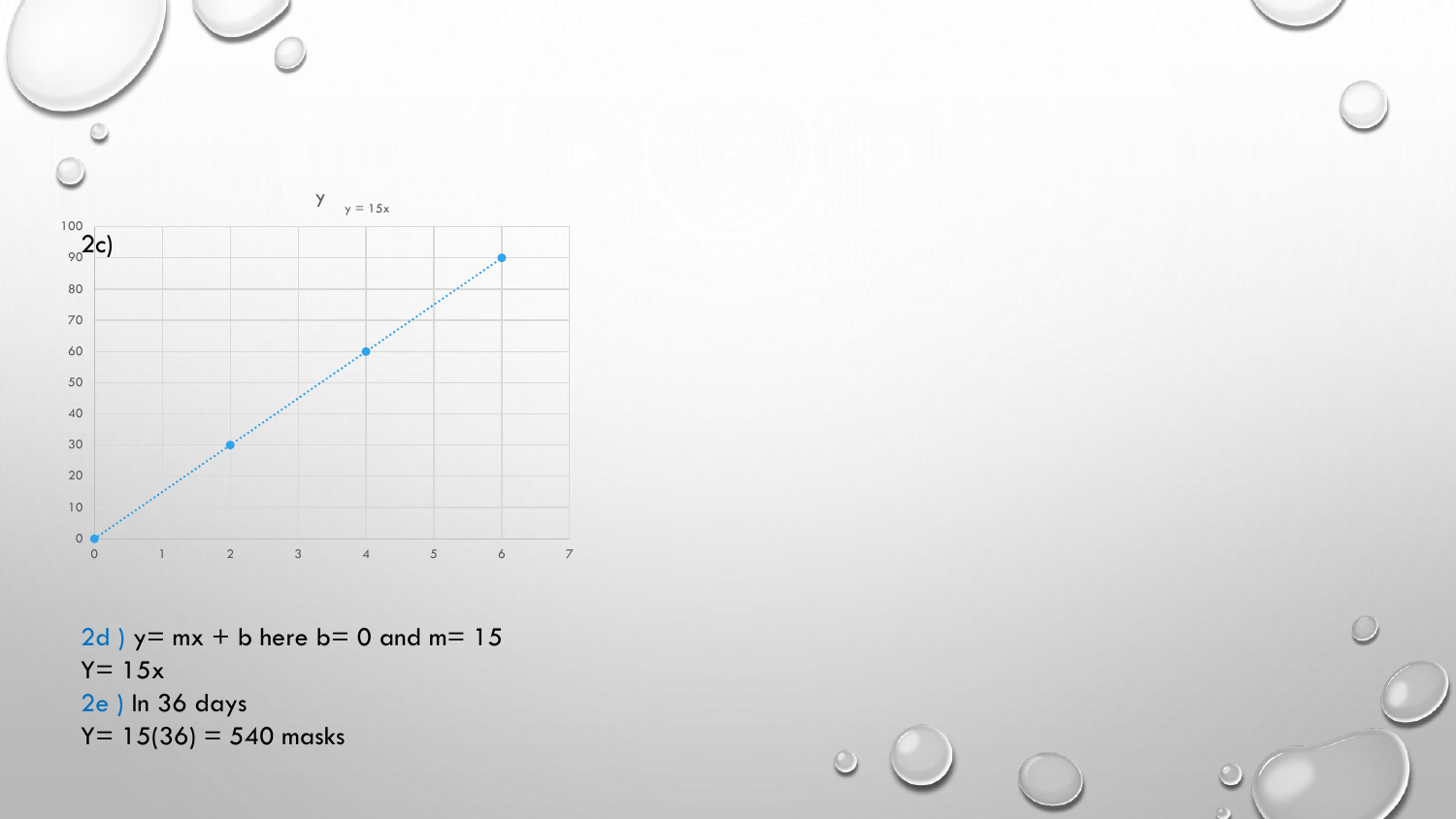### FLATTEN THE CURVES DATA GRAPHS

1. LOOK AT THE FIRST GRAPH – RED BAR GRAPH – "NY CORONAVIRUS TESTS AND POSITIVES" - YOU CAN CLICK ON THE DIFFERENT VIEWS ALONG THE TOP OF THE GRAPH

TAKE A LOOK AT THE BARS AND COUNTS FOR "NEW POSITIVES". WHAT CONCLUSIONS

CAN YOU MAKE FROM THE WAY THE BARS ARE DRAWN? EXPLAIN GIVING SPECIFICS

ABOUT THE DATA DISTRIBUTION AND THE DESIGN OF THE GRAPH.

ANSWER: BASED ON THE NY CORONA TEST AND POSITIVES, IT IS SHOWING THAT THE DAILY NUMBER OF NEW

POSITIVES IS DECREASING AS TIME IS GOING FORWARD. THIS IS A SKEW TO THE RIGHT DISTRIBUTION. 2. SCROLL DOWN TO BLUE BAR GRAPH – "NY CORONAVIRUS HOSPITALIZATIONS" CLICK ON

THE DROP DOWN – GO TO "NEWLY HOSPITALIZED" COMPARE THE WEEKS AT THE END OF

MARCH TO THE WEEKS AT THE BEGINNING OF MAY. WHAT DO YOU NOTICE?

ANSWER: LOOKING AT THE NEWLY HOSPITALIZED BAR GRAPH, IT SHOW THAT THE NUMBER OF DAILY

HOSPITALIZED WAS HIGHEST AT THE END OF MARCH( MORE THAN 3000 PER DAY) IN BEGINNING MAY, THE

NUMBER OF NEWLY HOSPITALIZED DROPPED BELOW 1000 PER DAY, THIS IS LESS THAN A THIRD OF THE DAILY

Now have a look at the drop down "Total Hospitalizations" are the graphs the same, different ….. explain? Answer: Looking at the total hospitalized Bar graph, the distribution still skewed to the right. The number of people in hospitals is decreasing as time is moving forward. However, the top of this graph is about two weeks behind the newly hospitalized highest point. This is because mostly hospitalized were piling up on top of people who were already hospitalized.

NUMBER IN END MARCH.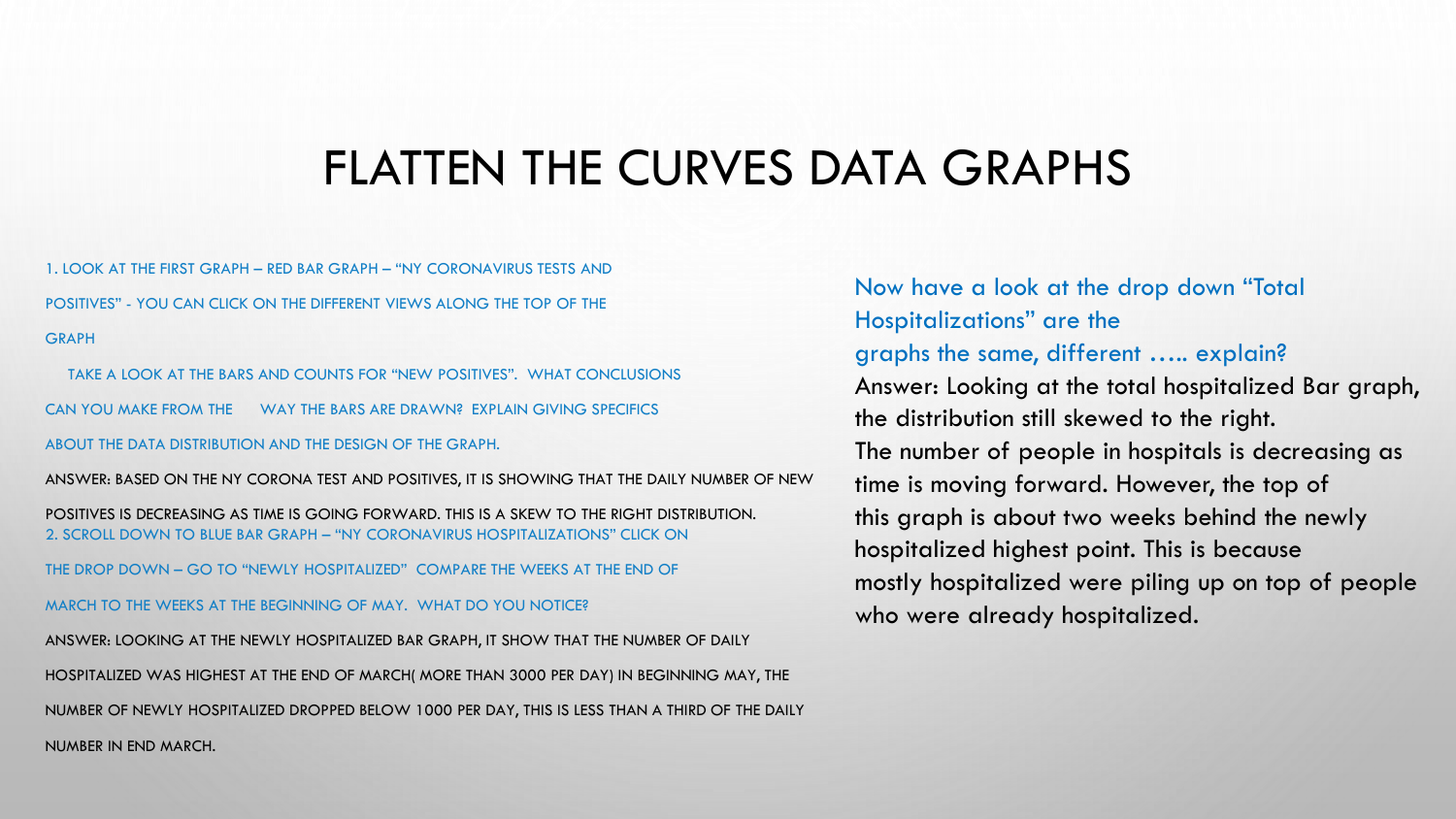#### FINAL ASSESSMENT ------- Make 2 Graphs

The below charts are the dates and number of new positive cases (averaged for the cluster of sequential days) for Westchester County and The City of Yonkers - Use these data charts to make 2 Bar Graphs. One for Westchester and one for Yonkers.

**Westchester: New Positive Corona Cases** 

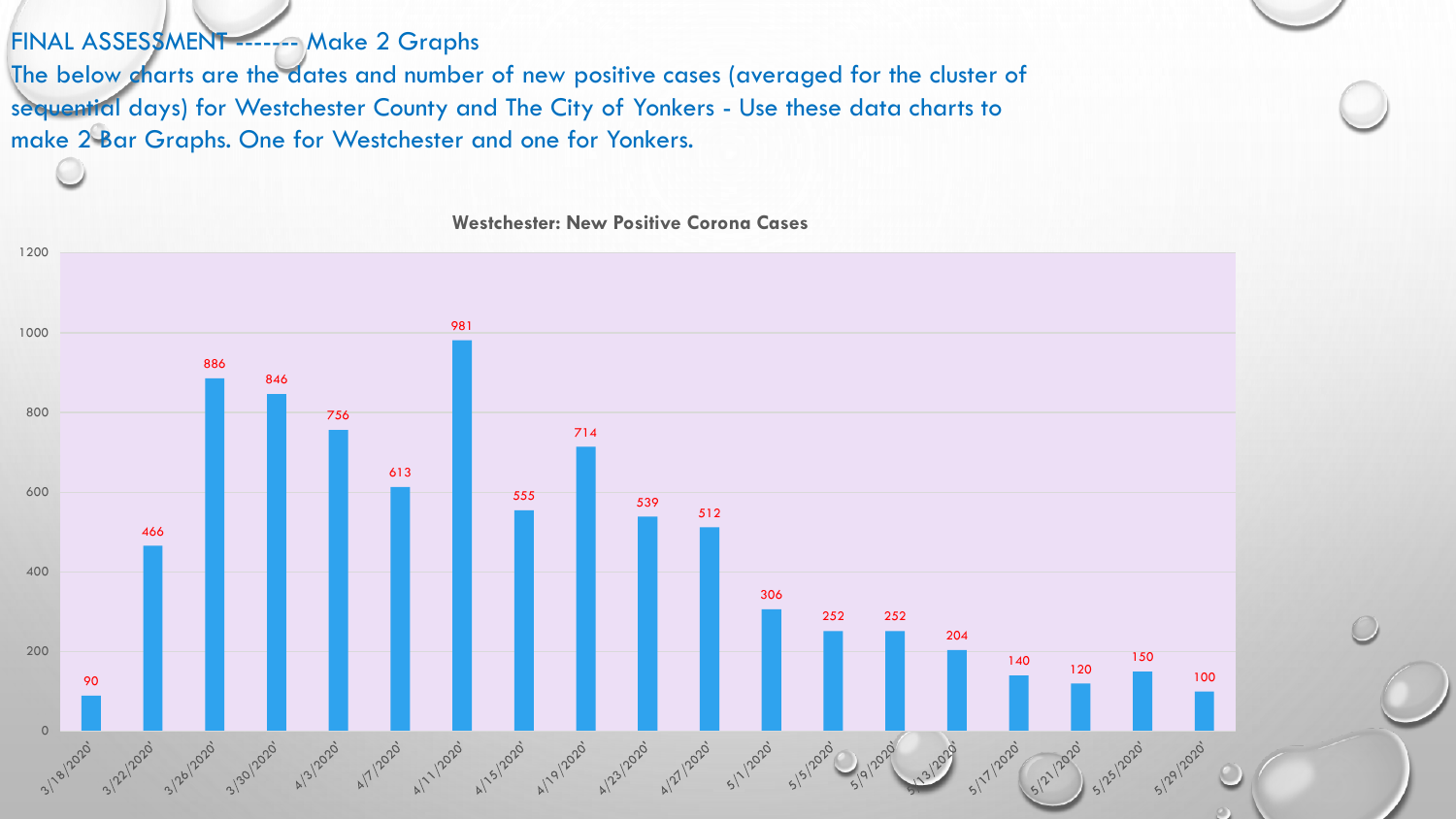